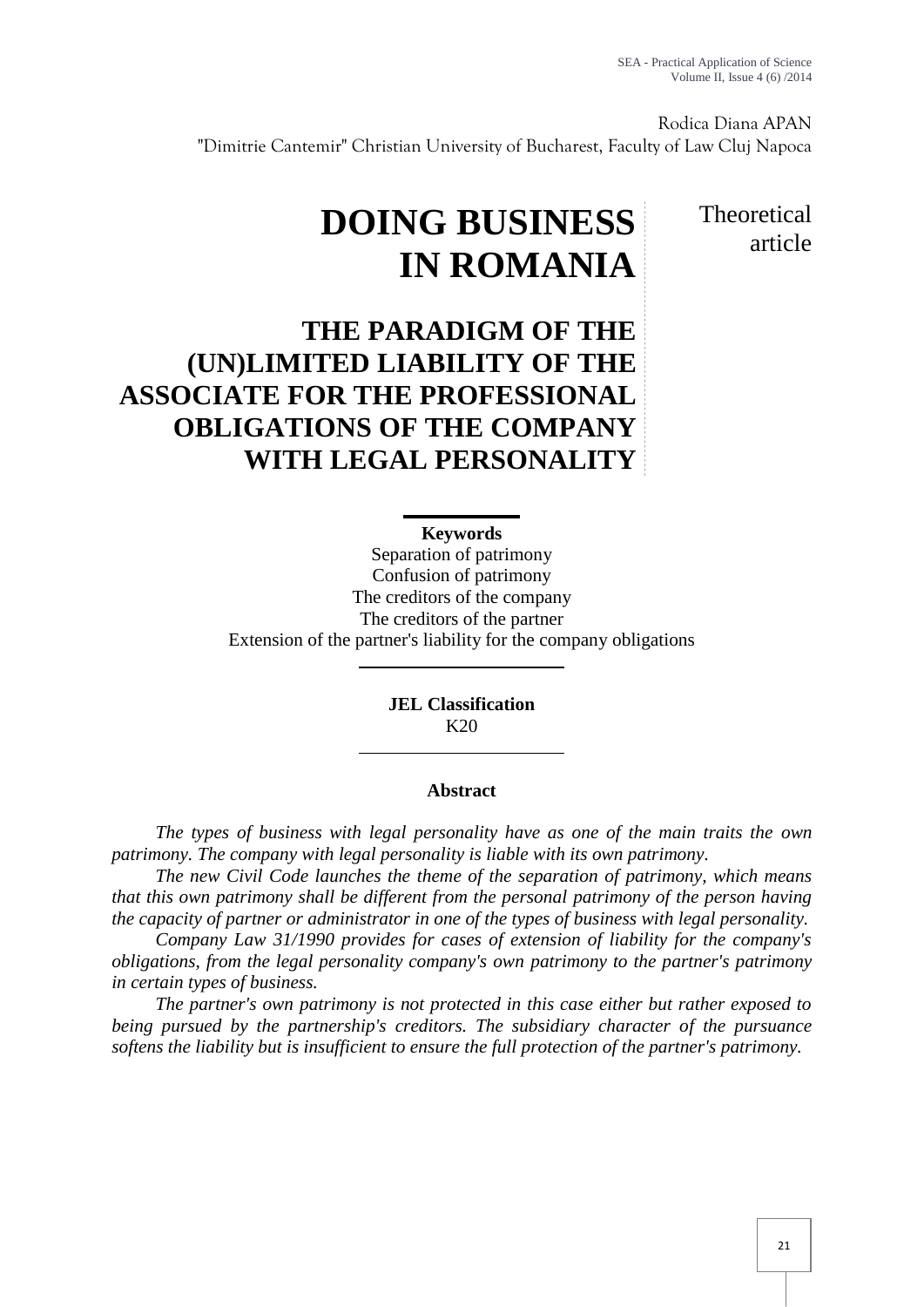#### **On the concept of patrimony**

The concept of own patrimony of the legal entity, as a constituent *sine qua non* of its legal personality is developed in the doctrine (Reghini, Diaconescu, Vasilescu, 2013, p. 303-305) which reveals that, in general, the assets of the legal entity, and therefore of corporate types with legal personality « *is INHERENT, in the sense that it exists distinctly from the patrimony of any other legal entity, and from the patrimony of each of the subjects of law that make up the entity in question and is also AUTONOMOUS, independent from any other property, with which there is no necessary relationship. »*

When it comes to companies with legal personality, the contributions go into the corporate assets, according to Art.1883, paragraph 1, sentence I of the Civil Code (explained in Baias et al. 2012 Art.1-2664) nothing that, in accordance with the provisions of Art.1887 of the Civil Code, it represents common law in terms of companies.

The principle mentioned above is reiterated in the case of companies with legal personality regulated by Law no. 31/1990, in Article 65 of this law, namely:

*"Art. 65. - (1) In the absence of a stipulation to the contrary, the assets established as a contribution in the company become its property since its registration in the trade register. «*

The legal entity, under Art. 193, paragraph (1) of the Civil Code, is liable with its own patrimony (own assets) for its debts, except where the law provides otherwise.

*"Art. 193. - (1) The legal entity participates in its own name at the civil circuit and is liable for the obligations undertaken with their own assets, except where the law provides otherwise."*

Companies with legal personality regulated by Law no. 31/1990 are liable with their patrimony (the company's) for their obligations, under the provisions of Art. 3, paragraph 1 of this Law: « Social obligations are guaranteed with the social patrimony, the principles governing being that companies regulated by Law no. 31/1990 are holders of rights and obligations in their own name and are liable with their own patrimony, so the company creditors can pursue the corporate assets, and the liability of the partners is limited to the contribution brought to the company's capital. Moreover, the doctrine (Piperea, 2012, footnote 1) sends to the type of legal person and identifies it as « *the technique for limitation of liability*. »

Application of the principle of separation of patrimonies by establishing a legal entity, as a technique of limiting the extent of liability, although effective in itself, is generally hindered by the guarantee of obligations of the company with legal personality by the partners and/or their managers, particularly for obligations arising from the credit contract, which are secured by endorsement of promissory notes and by concluding personal suretyship contracts, (see Turcu, Botina, 2013).

#### **Separation of patrimonies vs. confusion of patrimonies; theories applicable to the patrimony of corporate type legal entities governed by Law no. 31/1990**

Based on the regulation contained in the Civil Code, in Art. 214 regarding the separation of patrimonies, in doctrine (Baias, et al. 2012 p.207- 213 and 243-246), approaches of one of the core concepts for circumscribing the legal entity were outlined - the separation of patrimonies.

The theory of separation of patrimonies is included in Art. 214 of the Civil Code and consists of: - the separation of the assets of the legal entity and the inherent patrimony of its management members - paragraph (1); - prohibition for management members of the legal entity (*cannot*) to use in their profit or interest or in the interest of third parties, the assets of the legal entity or any information they obtain in virtue of their office, unless they have been authorized to do so by those who have appointed them.

*"Art. 214. - (1) Members of management are required to ensure and maintain separation between the patrimony of legal entities and their own patrimony.*

*(2) They cannot use in their profit or interest or in the interest of third parties, the assets of the legal entity or any information they obtain in virtue of their office, unless they have been authorized to do so by those who have appointed them. «*

The theory is provided in the Civil Code as an obligation of members of management, obligation which has two components: ensure the separation of patrimonies and maintain this separation. The two components are located in a temporal progression: if the first component refers to the *ab initio* time, the one in which, due to the legal establishment of the legal entity, members of management, exercising their powers in full, conferred by the articles of incorporation and/or by law, must ensure separation of patrimonies; the second follows the character of continuity, the constant exercise of this obligation, and it means maintaining this separation during the "*life"* of the legal entity. (The separation of patrimonies in jurisprudence is held as follows: "Talking about two distinct patrimonies - the one of the company and that of the partner - it is not possible to transfer property values from the first to the second, except under the law" (see Decision 402/C/2009/R), as the doctrine states "Le droit de sociétésn'organise pas toujoursuneséparation absolute de patrimonies*"* (V. Merceron, 2013, p.20)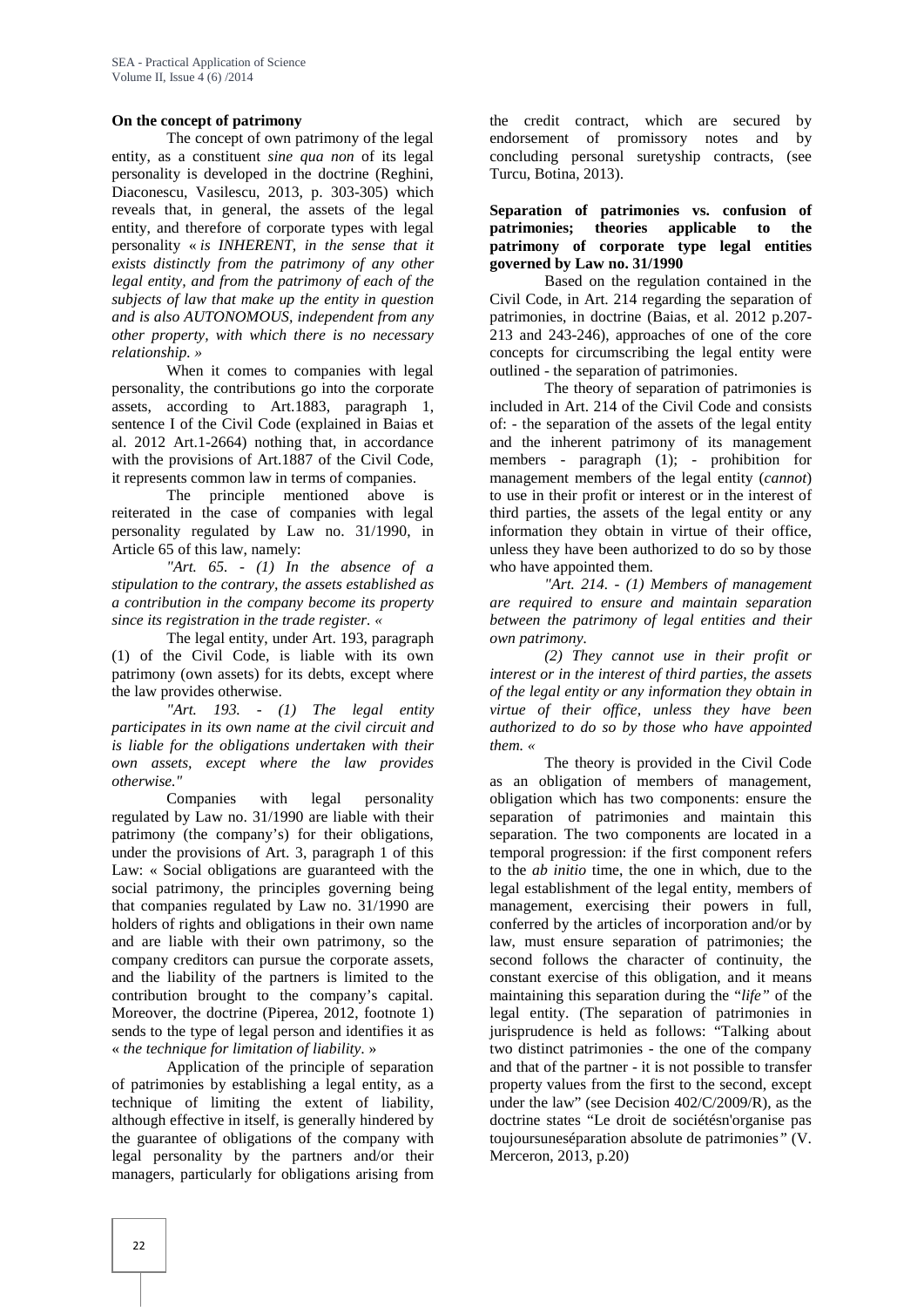The separation of patrimonies, as an obligation of the members of management of the legal entity, subsumes the general obligation stipulated in Art. 213 of the Civil Code, according to which members of management of a legal entity must act in its interest, with the prudence and diligence required of a good owner. (For legal entities of administrative law, the conditions which establish and according to which the patrimonial liability of public administration can be held, see Fodor (2008, p.231-299). The same theory of separation of patrimonies is continued by the regulation on conflict of interest. All 3 components of the regulation contained in Art.213, 214 and 215 of the Civil Code have their counterparts in Law no. 31/1990, namely: Article 3, paragraph 1 corresponds to Art.214 of the Civil Code and regulates the separation of patrimonies; Art.144 corresponds to Art.213, and a number of articles correspond to Art.215 and regulate the conflict of interest. Law no. 31/1990 to prevent confusion of patrimony, namely the confusion between company assets and the patrimony of the founders, shareholders, partners, administrators and their relatives, includes a series of legal means which establish a strict regime applicable to the relationships/transactions of these people and the company. (Settlement given under the principles developed at the *OECD Principles of Corporate Governance* 2004*,* Organisation for Economic Co- Operation and Development).

The theory of separation of patrimony (distinct from inter-patrimonial separation, which cannot be mistaken for patrimonial divisions or affectations, (Piper, 2012) is opposed by the theory on confusion of patrimony (Turcu, I., Botina, M., 2013, p.35 and Catana R., 2013, p.102) synthetically expressed in the doctrine as "The reverse of separation of patrimonies - which reveals the actual legal personality*"*(Catana R., 2013);

A statement regarding the scope of Law no. 31/1990 is that the entity which is obliged to keep a separation of patrimonies, that is the holder of the obligation shall be given an extended sense, to include not only the manager, but also partners/shareholders, founders, which is also included in the doctrine. "If the separation of patrimonies it violated by the founders, members or partners of the legal entity, and if the administrative members violate the separation of patrimonies, we reach a confusion of patrimonies, with consequent liability of the one who created the confusion, at the expense of the separation of patrimonies, liability which is undertaken for the debts of the legal entity*"*(Baias, *et al* 2012, p*.*208).

**On the extension of liability for company obligations**

#### **From company patrimony to partner patrimony for certain corporate types**

**Defeating the thesis on limited liability of partners for company obligations and its consequences**

The partners of certain corporate types with legal status, under Law no. 31/1990, namely those of the general partnership and the general partners in limited partnerships and those in limited companies, under the law/*ex law*, are liable for the company's obligations, unlimited and jointly - Art. 3, paragraph 2. (Doctrine in Sauleanu, 2014, 2nd and 3rd note cited refers to efforts during the XIX - XX centuries of avoiding "liability in infinitum").

Notwithstanding the principle established by Art.3, paragraph 1 of Law no. 31/1990, according to which social obligations are guaranteed with social patrimony, the liability of the general partners in a general partnership and of partners in limited partnerships and limited companies for company obligations is characterized by unlimited extension to the contribution to company capital and the solidarity among partners.

An essential component which is added to the liability covered by Art. 3, paragraph 2 of Law no. 31/1990 is the subsidiarity of partners' liability towards the company's liability, subsidiarity regulated by Art.3, paragraph 2, second sentence of Law 31/1990. Creditors of the general partnership and those of the limited partnership and limited company will go against it first of all, for corporate obligations, and only if the company fails to pay within 15 days from the date of notice.

#### **Position of company creditors in relation to the patrimony of the partner**

In essence, the position of company creditors in a general partnership and in a limited partnership and limited company in respect of the partner's own patrimony is: they can pursue, based on the provisions of Art.3, paragraph 2 of Law no. 31/1990, the patrimony of the partner, its liability for company obligations being unlimited and joint, subject to a correlative condition, namely the subsidiarity towards society liability. (Sauleanu, 2014, says the hypothesis of conditioning creditors to go first for the foreclosure of the company dilutes the unlimited and joint liability of the partners, but also that the legislator does not distinguish between the obligations of the company, neither about the object nor the nature for which liability can be attracted).

Practice reveals that, in terms of the potential of litigation, the hypothesis of an appeal on enforcement, formulated by the partner or by his personal creditor, to challenge the foreclosure initiated by the company creditor against the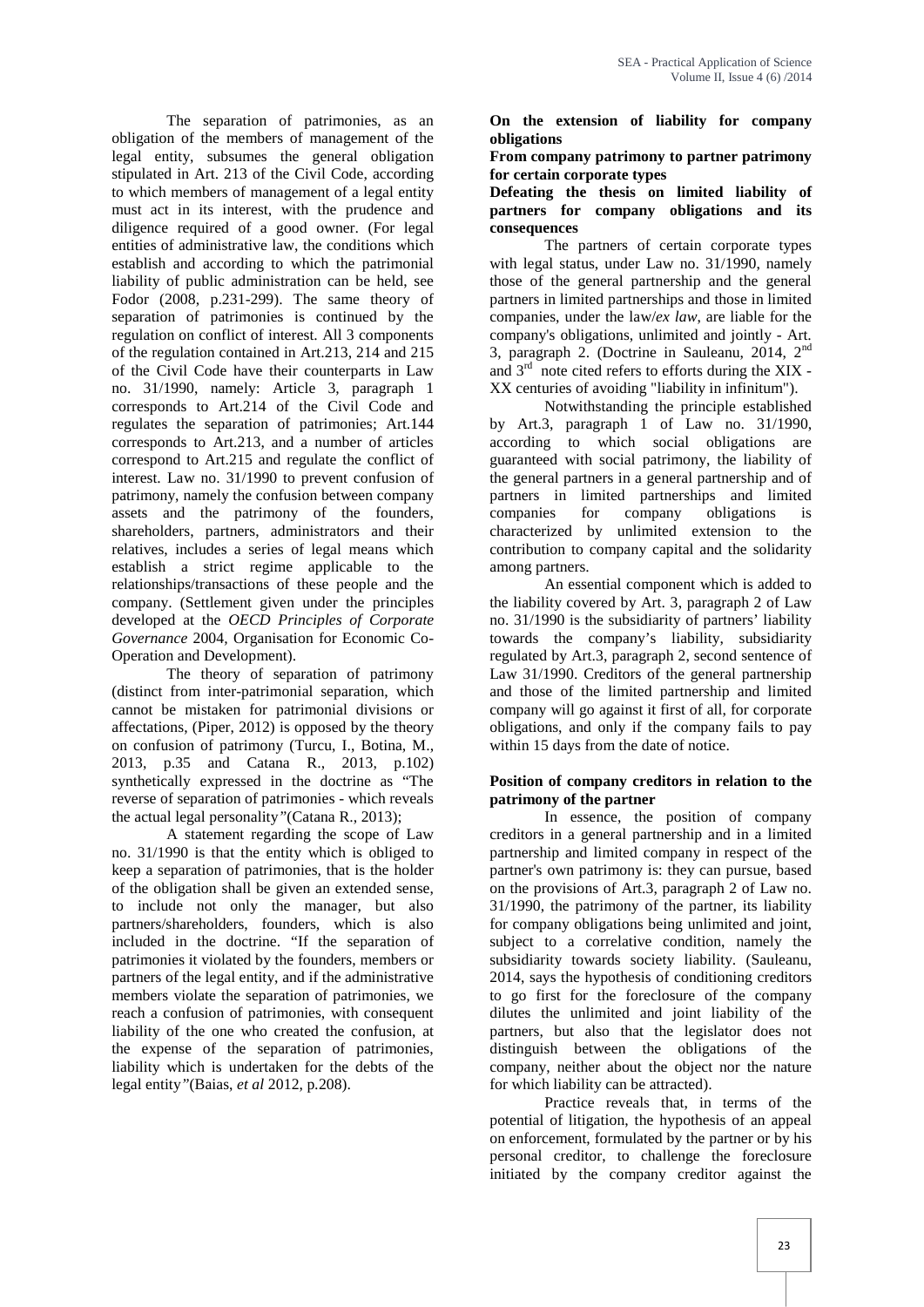partner, without previously addressing the company, that is, in relation to the non-fulfilment of the subsidiary nature of the partner's liability. (see the doctrine, Carpenaru, 2012).

We note here, unlike the conclusions of the patrimony analysis carried *ut supra* for the authorized individual and the simple partnership, in terms of pursuit by creditors of the patrimony of an authorized individual or simple partnership:

- the professional creditors of the individual pursue the assets affected to the profession in the affectation patrimony, an inter patrimonial division of this person, and the professional creditors of the company pursue the common assets of the partnership;

- creditors who have a claim deriving from the professional activity - the creditors of the company, this time, will pursue - with preference/priority - the assets that are part of the company patrimony and, in the alternative, to the extent that the debt will not be paid within 15 days, the assets from the partner's own patrimony.

The extent of liability for partners to company creditors is unlimited, similar to that of the authorized individual to professional creditors, while the partners in a simple partnership are liable in a limited manner, in proportion to their contribution to the partnership's affectation patrimony.

In conclusion, the legal entity is the holder of rights and obligations in its own name and liability for the obligations of the company, in determined cases, based on the provisions of Art.3, paragraph 2 of Law no. 31/1990, *ex lege* hypothesis on the extension of liability for company obligations toward others, namely towards the patrimony of partners.

This extension operates *de jure*, it is the exception, where "the law provides otherwise" stipulated by Art.193, paragraph 1, final sentence, that is, *in concreto*, regarding the liability of partners for the company's obligations contained in Law no. 31/1990 for partners in general partnerships and partners in limited partnerships and limited companies.

Law no. 31/1990 provides, in Art.3, paragraph 2, in order to protect the company's creditors, the ownership by them of other assets, which join the company's patrimony. I am talking about the personal patrimony of the partners of a general partnership and limited partnership and limited company, if and only to the extent that the company does not pay within 15 days from the date of delay.

As a consequence, the constitution of the legal entity - company, in these circumstances, is not meant to be technical, in legal terms, for the types listed above. For the categories of partners indicated *ut supra* limiting the extent of liability is no longer maintained, being removed *ex lege*, in

order to protect company creditors, so it has a protective nature.

#### **Interference with insolvency proceedings**

A provision with consequences similar to Art.3, paragraph 2 of Law no. 31/1990 existed in insolvency matters in Art.126 of Law no. 85/2006 and in Art. 164 of Law no. 85/2014 and was characterized as "an automatic extension of procedure, from the debtor wealth to the personal wealth of the partner, with unlimited liability toward company debts." (TurcuBotin, 2013, p.417), bringing forth the possibility of foreclosure for the categories of partners nominated *ut supra*, by creditors, applicable if the assets that make up the wealth of a general partnership or a limited partnership (as well as an economic interest group) are not sufficient to pay the debts recorded in the consolidated final table of claims. For such a hypothesis, the syndic judge will authorize foreclosure, under the law, giving a final and enforceable sentence against the partners with unlimited liability, which will be executed by a liquidator, through a bailiff.

*"Art. 68. - (1) In the case of a claim made by a general partnership or limited partnership, the claim will be deemed made by the partners with unlimited liability or, under Art. 70, and against them.*

*(2) A claim made by a partner having unlimited liability, or against him, for his debts, will be without legal effect regarding the general partnership or limited partnership of which he is part of.*

*(3) The provisions of paragraph (1) and (2) shall apply, accordingly, in respect of claims brought by economic interest groups or their members."*

*"Art. 164. -If the assets that make up the wealth of an economic interest group or a general or limited partnerships are not enough to pay the debts recorded in the consolidated final table of claims, against the group or company, the syndic judge will authorize foreclosure, under the law, giving a final and enforceable sentence against the partners with unlimited liability, which will be executed by a liquidator, through a bailiff."*

#### **Thesis for the limited liability of partners for company obligations and their consequences**

The provisions of Art. 3, paragraph 3 of Law no. 31/1990 regulate the situation of liability for company obligations for shareholders in the joint stock company, limited partners in a limited partnership and limited company, as well as for partners in a limited liability company who are liable only to the extent of the subscribed capital, consequential, the position of creditors for these corporate types (social creditors) will be different in relation to their members. Given the thesis set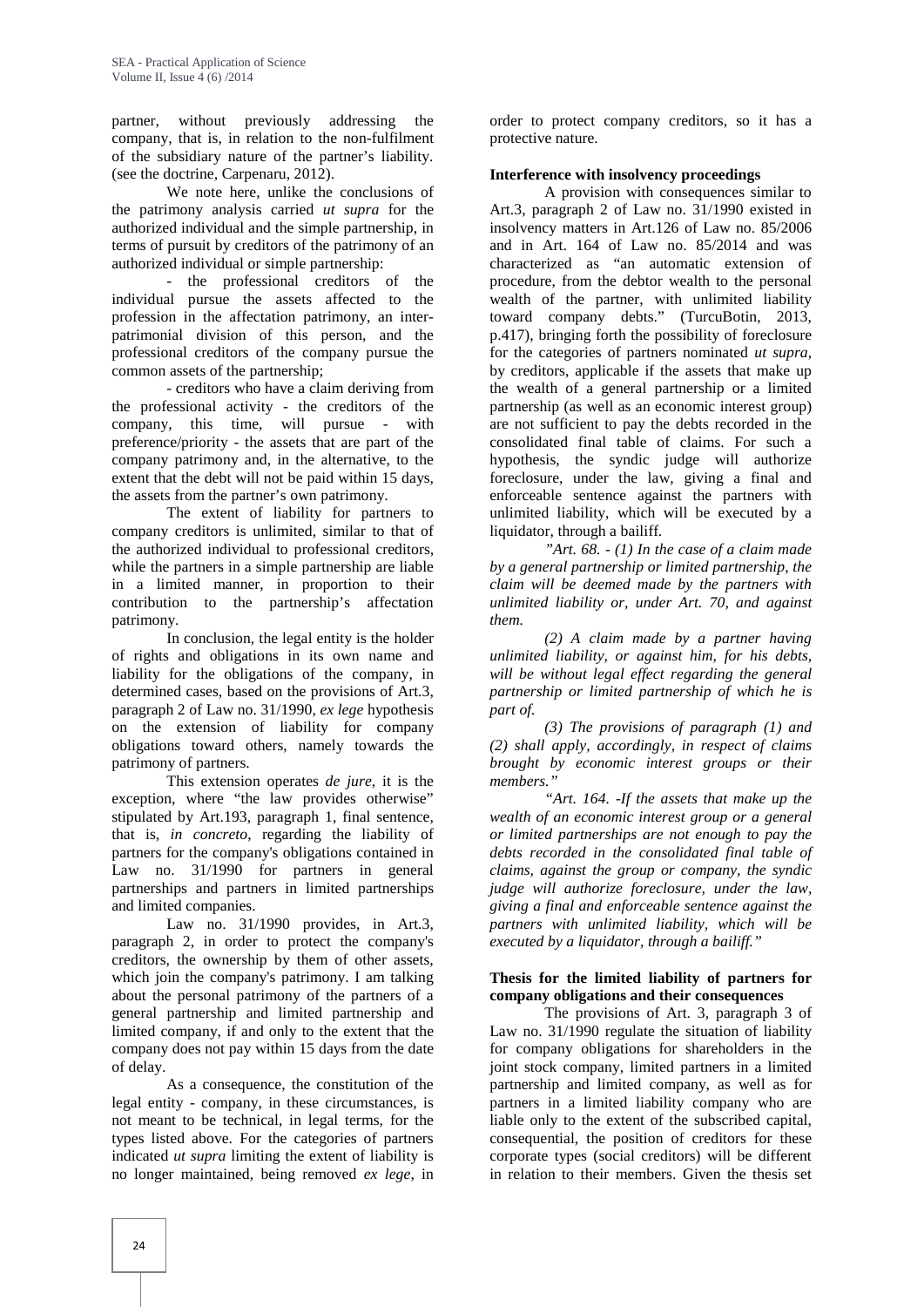forth *ut supra* on limited liability, company creditors will not pursue a partner's patrimony as the liabilities of the company are limited to the contribution to the capital of the company.

Another category of creditors, the personal creditors of shareholders in a joint stock company, limited partners in a limited partnership and limited company, as well as for partners in a limited liability company, in accordance with the provisions of Art. 66, paragraphs 1 and 2 of Law no. 31/1990, may exercise their rights throughout the duration of the company, only on the part of the partner benefits due after the balance sheet, and after dissolution of the company, on the part that belongs to the partner by liquidation. The personal creditors of the partner may still withheld, during the duration of the company, under the provisions of Art. 66, paragraph 2, the parts that belong to the partners by liquidation (the non-admissibility of garnishment on the shares held by the partner debtor; the garnishment being admissible only for the parts belong to the partners by liquidation, (Oprina, Garbulet, 2013 p.291 - the ensuring nature of garnishment regulated by Art.969 of the Civil Procedure Code; Adam, Savu, 2010, p 217) or they may seize and sell the shares of their debtor. The provisions of Art.66 have not been exempt from doctrine interpretations in terms of their field of application, meaning that the seizure and sale of the debtor's actions, as regulated, targets only shareholders of joint stock or limited companies. See Carpenaru, Piperea, David, (2014, p.241), Sauleanu, (2012, p.72) and Adam, Savu, (2010, p 217).

So, during the company's lifetime, the personal creditors of shareholders in a joint stock company, limited partners in a limited partnership and limited company, as well as for partners in a limited liability company cannot execute their rights on the assets brought by the partner as a contribution to the company because they were transferred, in accordance with the provisions of Art.65 of Law no. 31/1990 to the corporate patrimony (given that the parties have not stipulated otherwise, i.e. a contribution in use), becoming the company's own assets, and such a patrimony is essentially distinct from each partner's own patrimony.

The personal creditors of the companies listed above may exercise their rights only on the part of the benefit-dividends due to the partner after balance sheet, and after dissolution of the company, on the part that belongs to the partner by liquidation, as it enters into his own patrimony at the time of distribution.

This provision differs from the one regarding the status of personal creditors of the partner in a simple partnership because they are entitled to a restitution or a separation, and attribute his debtor (partner in a simple partnership) his due

share from the common assets of all partners, but also only after the dissolution or liquidation of the simple partnership.

The provisions of Art.66 of Law no. 31/1990, Art.206, paragraph 1 of the same law, provide for the right of personal creditors of the partner in a general partnership, limited partnership or limited liability company, to oppose the decision to extend the duration of the company over the initial fixed term, if they have rights established by a prior enforceable decision. (The argument for which the personal creditors of shareholders of joint stock companies and limited companies are not entitled at opposition is that they can exercise the right provided by Art. 66, paragraph 2 during the company's life (Carpenaru, Piperea, David., 2014 p.720 and Adam, Savu, 2010, p.734). Admission of opposition obliges the partners to decide, within one month from the date on which the judgment became final, if they wish to discontinue the extension or exclude debtor partner of the opponent from the company.

#### **Acknowledgment**

*\*The present article is part of the research project "Guide to the legal regime of foreign investments in Romania – Doing business in Romania" that is carried out during the university year 2014-2015* within the "Dimitrie Cantemir" *University of Bucharest, Faculty of Law Cluj Napoca.*

#### **BIBLIOGRAPHY**

- [1] Adam, I., Savu, C.N, *Legea societatilor comerciale;Comentarii si explicatii*, Ed.CHBeck , Bucuresti, 2010;
- [2] Baias, F.,A., Chelaru, c., Constantinovici, R., Macovei,I., 2012, Noul Cod Civil, Comentariu pe articole, art.1-2664, Bucuresti: Editura CH Beck;
- [3] Carpenaru, S., 2012 , Drept comercial roman, Bucuresti: All Beck;
- [4] Carpenaru,St.,D, Piperea, David., 2014, *Legea societatilor comerciale. Comentariu pe articole,* ed.5, Bucuresti, Editura C.H.BecK;
- [5] Codul Civil republicat in Monitorul Oficial, Partea I nr. 505 din 15 iulie 2011;
- [6] Decizia 402/C/2009/R, Curtea de Apel Oradea, accesata pe www.jurisprudenta.org la 11.09.2014;
- [7] Fodor, E. M. 2008,*Drept Administrativ*, Editura Albastr, Cluj-Napoca;
- [8] Legea 31/1990 privind societatile comerciale, publicata în Monitorul Oficial nr. 1066 din 17 noiembrie 2004;
- [9] Merceron, M., 2013, *L'effectivité du droit de gage général et la préservation du patrimoine,* accesat pe http://www.lepetitjuriste.fr/wp content/uploads/2013/12/M%C3%A9moire.pd f?47184c, la data de 11.09.2014;